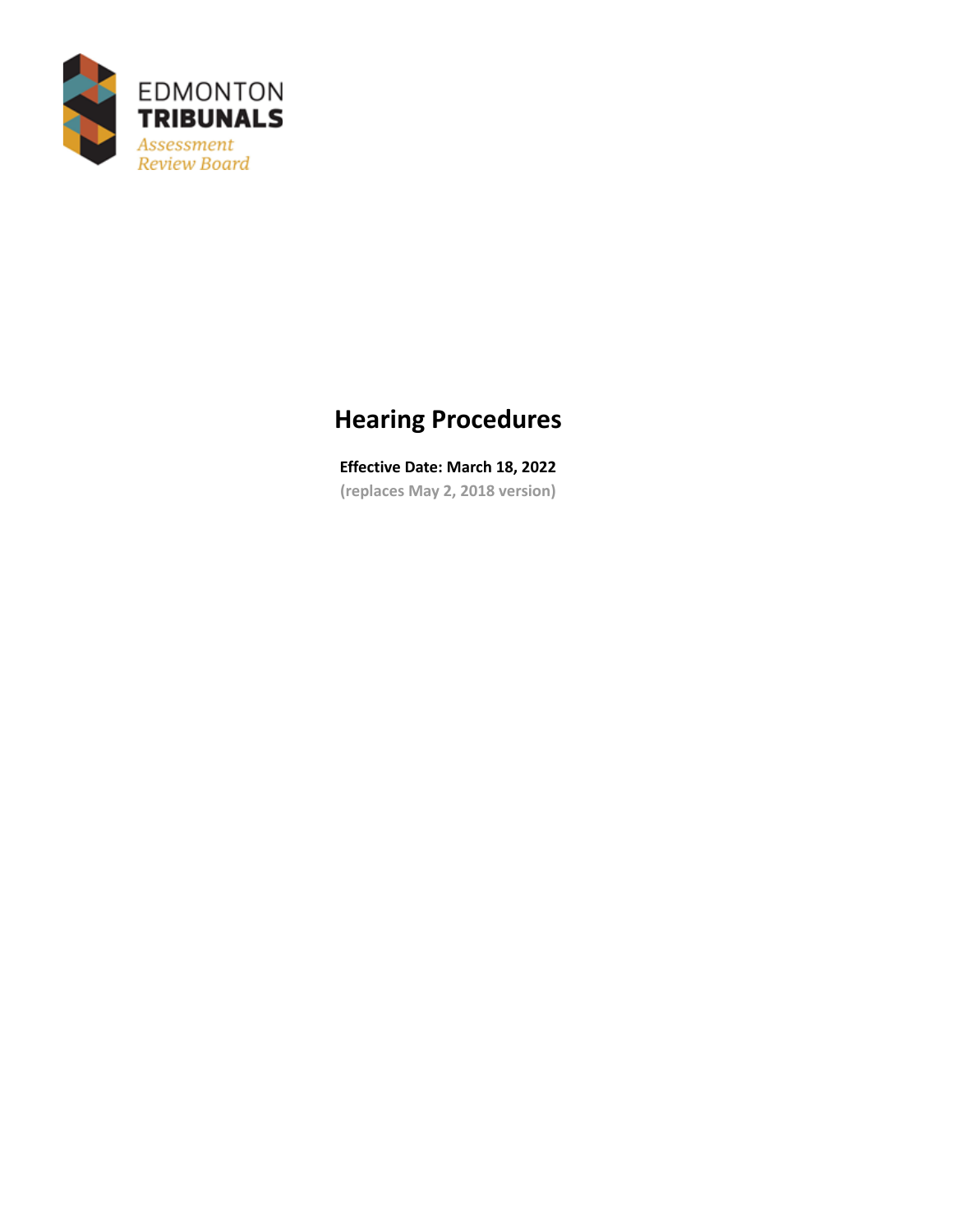#### **Table of Contents**

| 1. | <b>Definitions</b>                                | 3  |
|----|---------------------------------------------------|----|
| 2. | <b>Hearing Procedures Review and Amendment</b>    | 4  |
| 3. | <b>Complaint sufficiency</b>                      | 5  |
|    | 4. Party Notification                             | 6  |
| 5. | <b>Scheduling</b>                                 | 7  |
| 6. | <b>Joint Hearings</b>                             | 8  |
| 7. | <b>Postponements and Rescheduling</b>             | 9  |
| 8. | <b>Postponement Decisions</b>                     | 10 |
|    | 9. Agreement to Correct and Joint Recommendations | 11 |
|    | 10. Withdrawals                                   | 12 |
|    | 11. Continuation of a Hearing                     | 13 |
|    | 12. Management of Challenging Parties             | 14 |
|    | 13. Refunds                                       | 16 |
|    | <b>14. Costs Applications</b>                     | 17 |
|    | 15. Re-hearings                                   | 19 |
|    | 16. Rounding                                      | 20 |
|    | 17. Decisions                                     | 21 |
|    | <b>18. Access to Records</b>                      | 22 |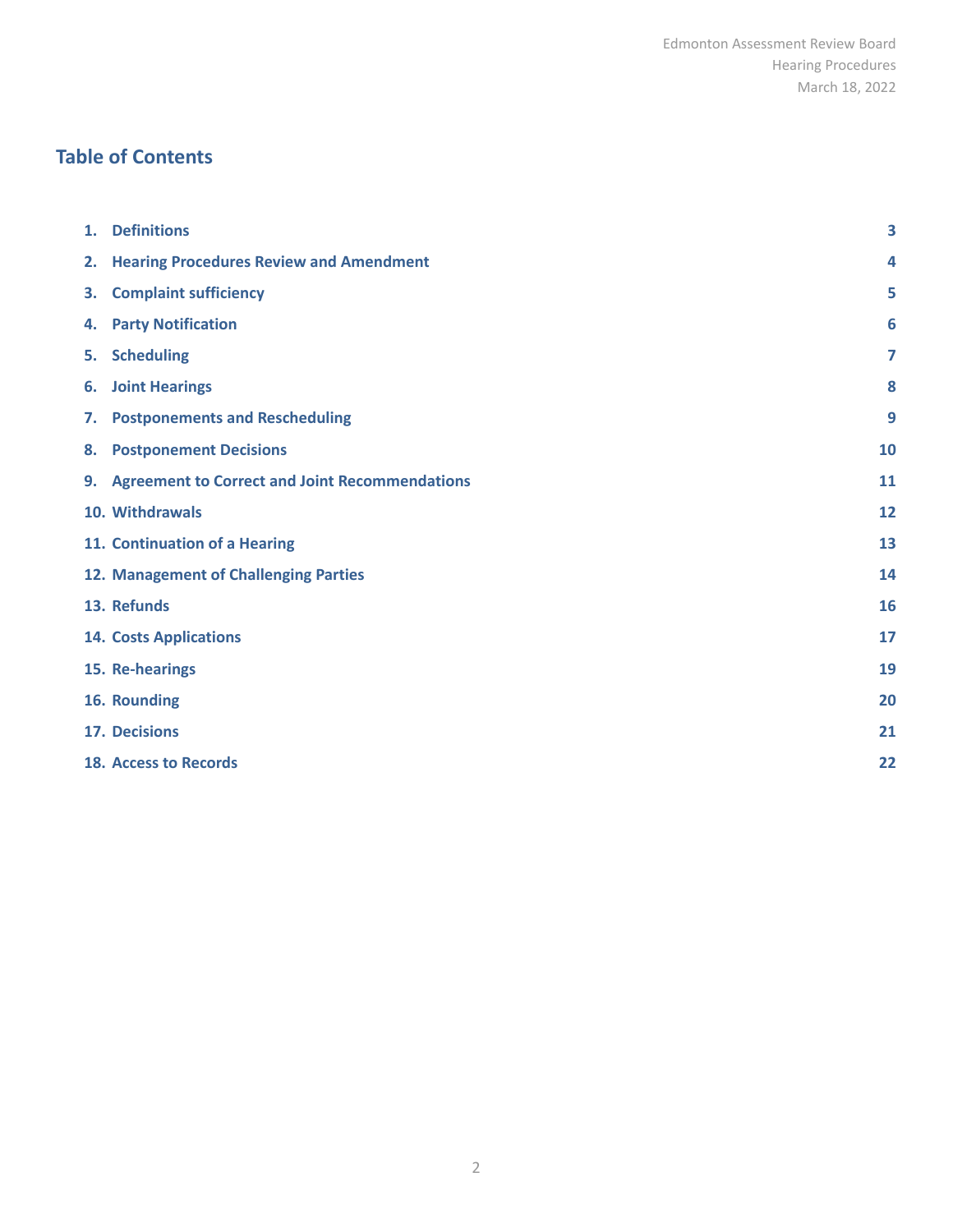#### <span id="page-2-0"></span>**1. Definitions**

- 1.1. In this Policy Manual, the following definitions apply:
	- a. "Act" means the *Municipal Government Act*, RSA 2000, c M-26;
	- b. "Board" means the Composite Assessment Review Board or the Local Assessment Review Board;
	- c. "Bylaw" means the City of Edmonton, Bylaw 18308, *Assessment Review Boards Bylaw*;
	- d. "Chair" means the individual appointed as the Chair of the Committee by Council;
	- e. "Clerk" means the Clerk of the Assessment Review Board and an individual to whom the Clerk has delegated the duties and responsibilities under the Bylaw;
	- f. "Committee" means the Assessment Review Board Administrative Committee consisting of the Chair and up to three other members.
	- g. "Member" means a Member of the Board
	- h. "MRAC" means the *Matters Relating to Assessment Complaints Regulation*, 2018, Alta Reg 201/2017;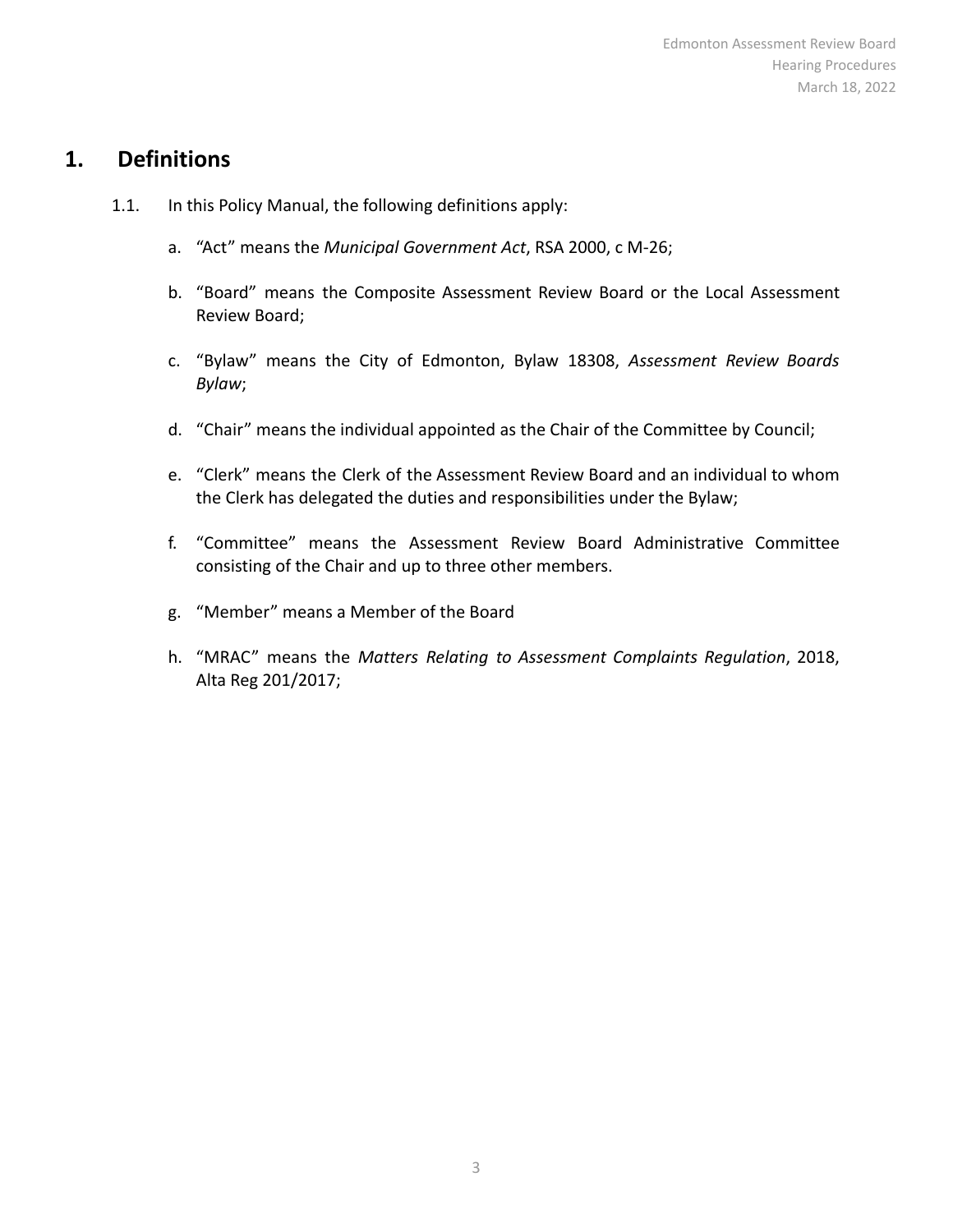# <span id="page-3-0"></span>**2. Hearing Procedures Review and Amendment**

- 2.1. The Clerk will review the Hearing Procedures annually.
- 2.2. The Chair will approve or amend the Hearing Procedures as recommended by the Clerk.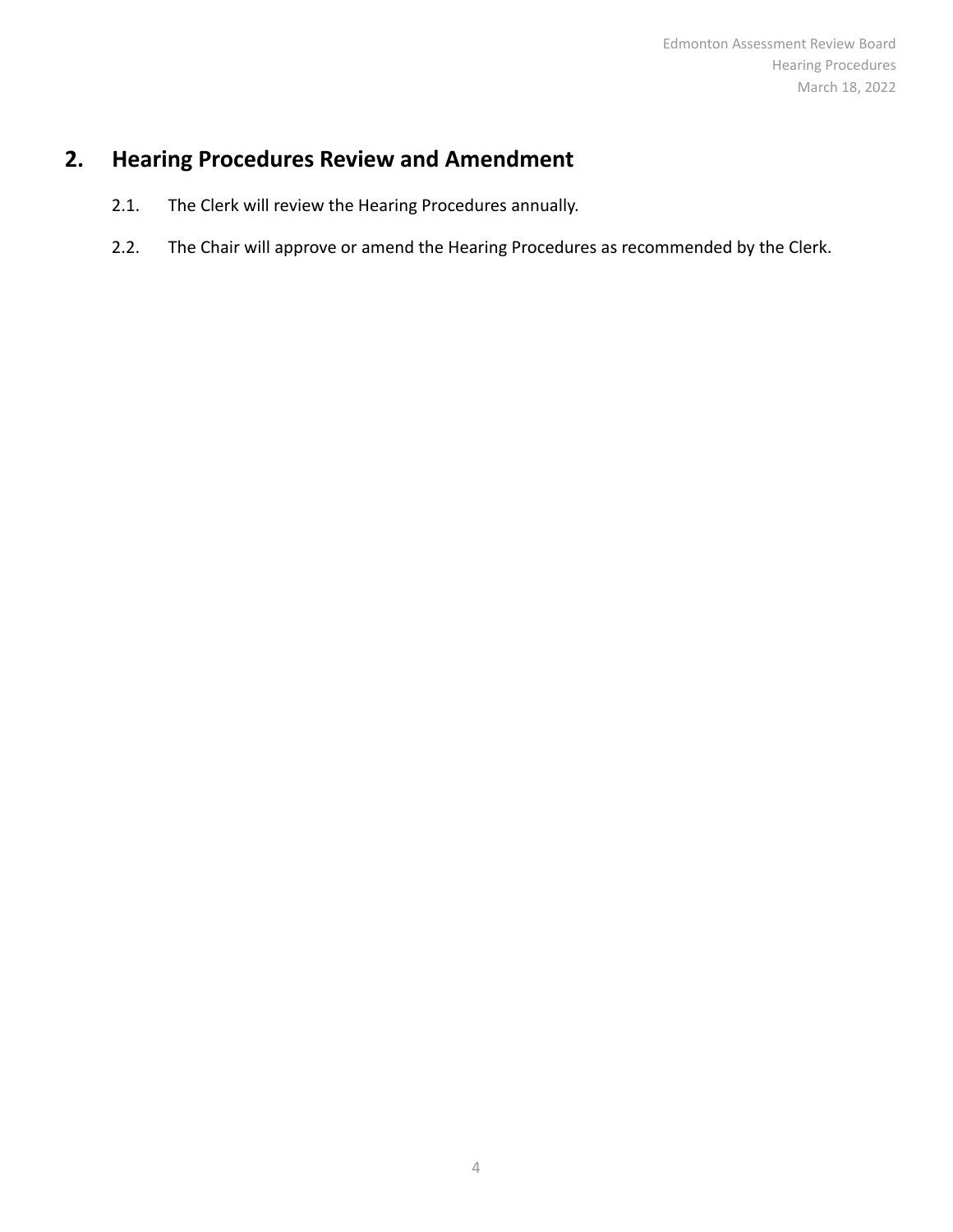#### <span id="page-4-0"></span>**3. Complaint sufficiency**

- 3.1. The Clerk will schedule a merit hearing for a complaint if:
	- a. The complaint includes the required information;
	- b. The complaint was received within the filing deadline for that particular complaint; and
	- c. The complaint fee was received before the filing deadline for that particular complaint.
- 3.2. After the complaint deadline, for any complaints that do not qualify to be scheduled under 3.1, or where payment of a complaint fee fails for any reason, the Clerk will schedule a preliminary hearing before a one-member Board to determine the complaint's sufficiency.
- 3.3. The Clerk will send preliminary hearing notices to the parties not less than 15 days before the preliminary hearing indicating:
	- a. The date, time, and location of the preliminary hearing;
	- b. The disclosure deadlines; and
	- c. The date by which a party must submit a written request to appear if they wish to be present at the preliminary hearing.
- 3.4. A request to appear at a preliminary hearing must be received by the Clerk at least 7 days before the hearing date.
- 3.5. If the Clerk does not receive a request to appear under 3.4, the preliminary hearing will proceed based on the complaint form and any written submissions of the parties.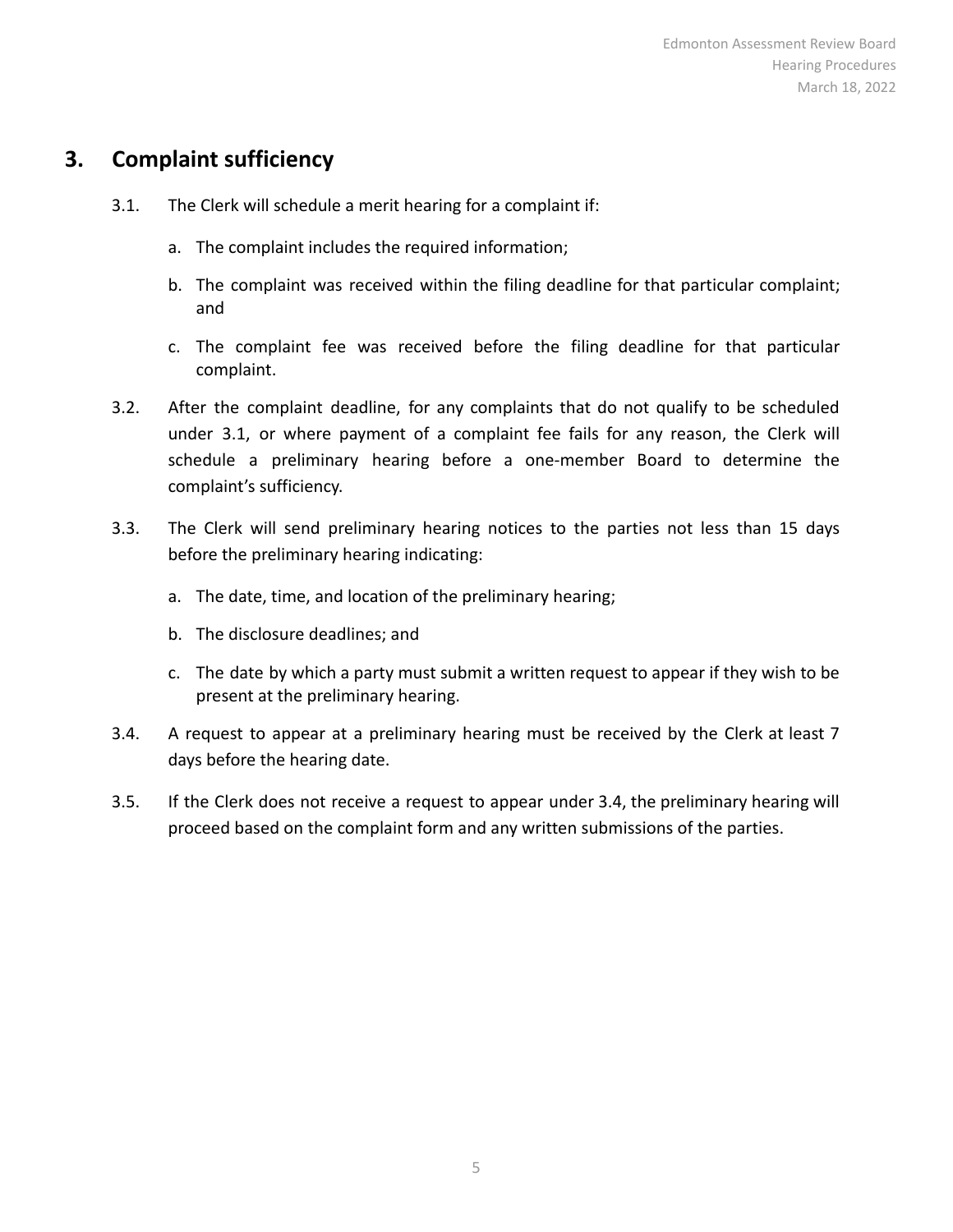### <span id="page-5-0"></span>**4. Party Notification**

- 4.1. Where the Clerk is required to send a notification to the Complainant, the Clerk will also notify the following persons:
	- a. Owners of the subject property;
	- b. The Complainant's legal counsel, if identified by the Complainant; and
	- c. The Complainant's agent, if an Agent Authorization Form is received.
- 4.2. When the Clerk receives written acknowledgment from the Complainant stating that e-mail notice will be accepted, the Clerk will send all future notifications related to that complaint to that party by e-mail.
- 4.3. Where the Clerk is required to send a notification to the Respondent, the Clerk will notify the Assessor and Supervisor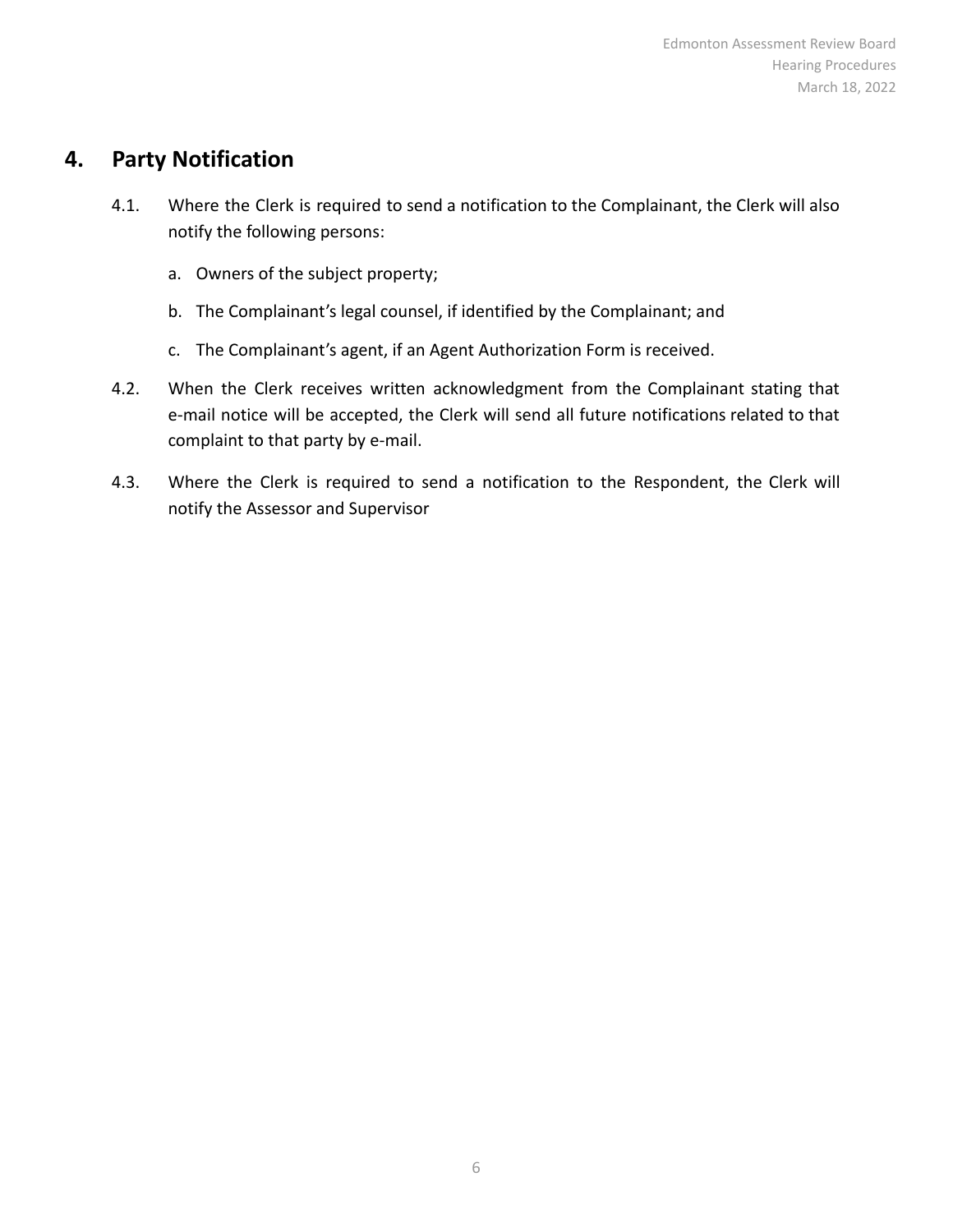#### <span id="page-6-0"></span>**5. Scheduling**

- 5.1. The Clerk will develop and implement procedures for the scheduling of hearings that achieve a balance between the following objectives:
	- a. Ensuring that all legal requirements are met;
	- b. Ensuring that hearings are scheduled as soon as possible; and
	- c. Making the most efficient use of resources including hearing rooms, Members, and Board Administration.
- 5.2. When scheduling hearings the Clerk will, where possible, schedule cases into the same day and the same week when they are similar with regard to:
	- a. The type of property;
	- b. The location of the property;
	- c. The representative of the City; and
	- d. The Complainant or agency representing the Complainant, if any.
- 5.3. The Clerk may request input from parties or their Agents associated with multiple hearings on the most efficient scheduling and may take that input into account when scheduling hearings.
- 5.4. When scheduling a hearing, the Clerk will assign LARB hearings to be heard via video conference, teleconference or in writing. CARB hearings will be scheduled to be heard via video conference. The Clerk will consider the availability of participants and Board resources when scheduling.
- 5.5. In the event a party wishes to change the mode of hearing assigned by the Clerk, including a change to an in-person hearing, that party may submit a written request to the Clerk 14 days before the hearing setting out:
	- a. The mode of hearing they are requesting; and
	- b. The reason for the change.

The Clerk will provide notice of the request to the other party, and ask for their response within 7 days. The Clerk will present the request and response to a single panel member. A decision stipulating the mode of the hearing will be provided to the parties.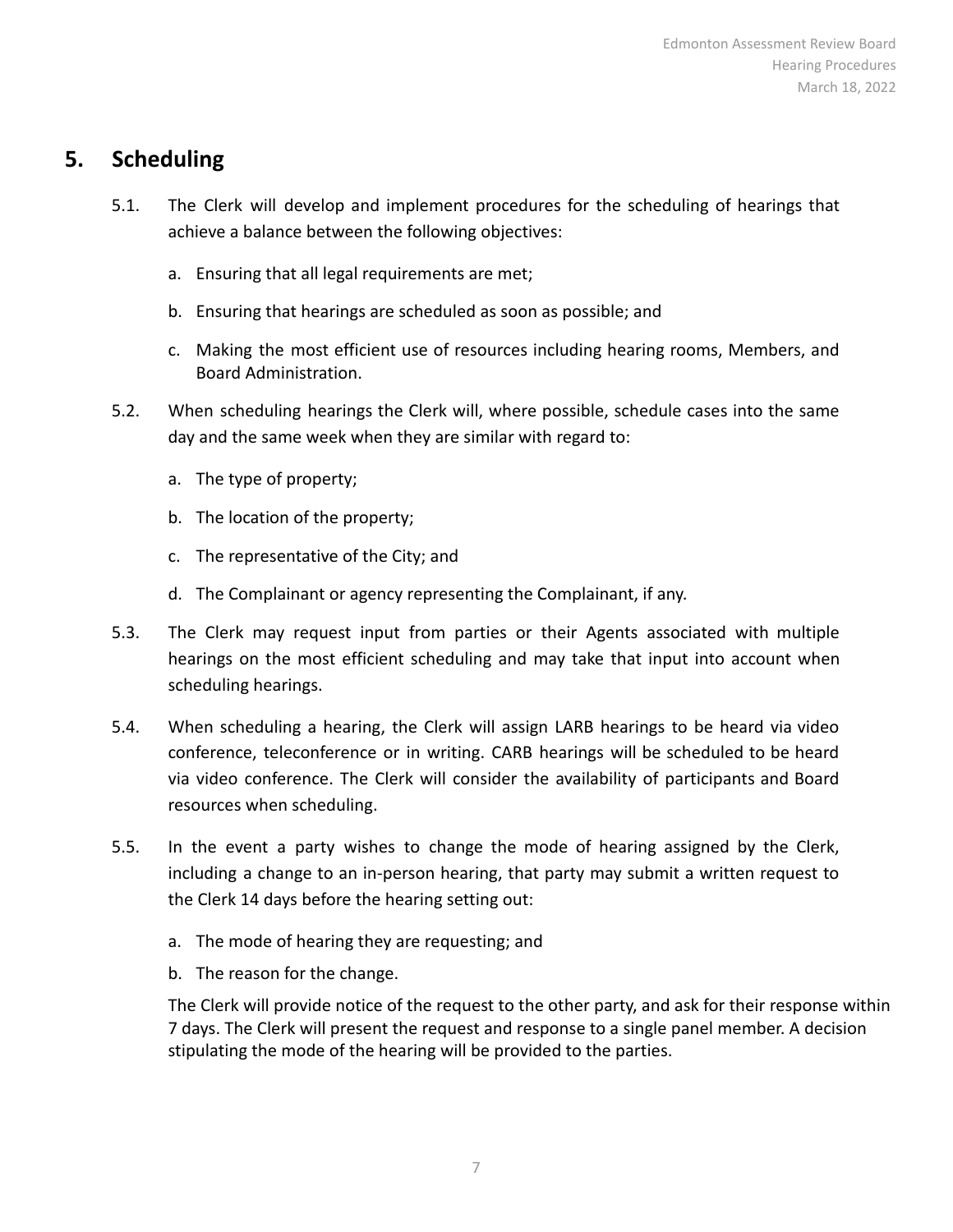#### <span id="page-7-0"></span>**6. Joint Hearings**

- 6.1. The Clerk may schedule multiple complaints, preliminary matters, costs applications, or other matters to be heard in a single agenda where either:
	- a. It is consented to by all other parties to the matters; or
	- b. It is administratively efficient to hear the matters at the same time, and:

i. The evidence to be heard with regard to each matter is expected to be similar;

ii. The issues with regard to each matter and the argument on those issues is expected to be similar;

iii. The parties to the matters are the same;

iv. Hearing the matters together will help the Board achieve a fair and consistent outcome; and

v. There is no significant prejudice to any party to the matters from hearing the matters together.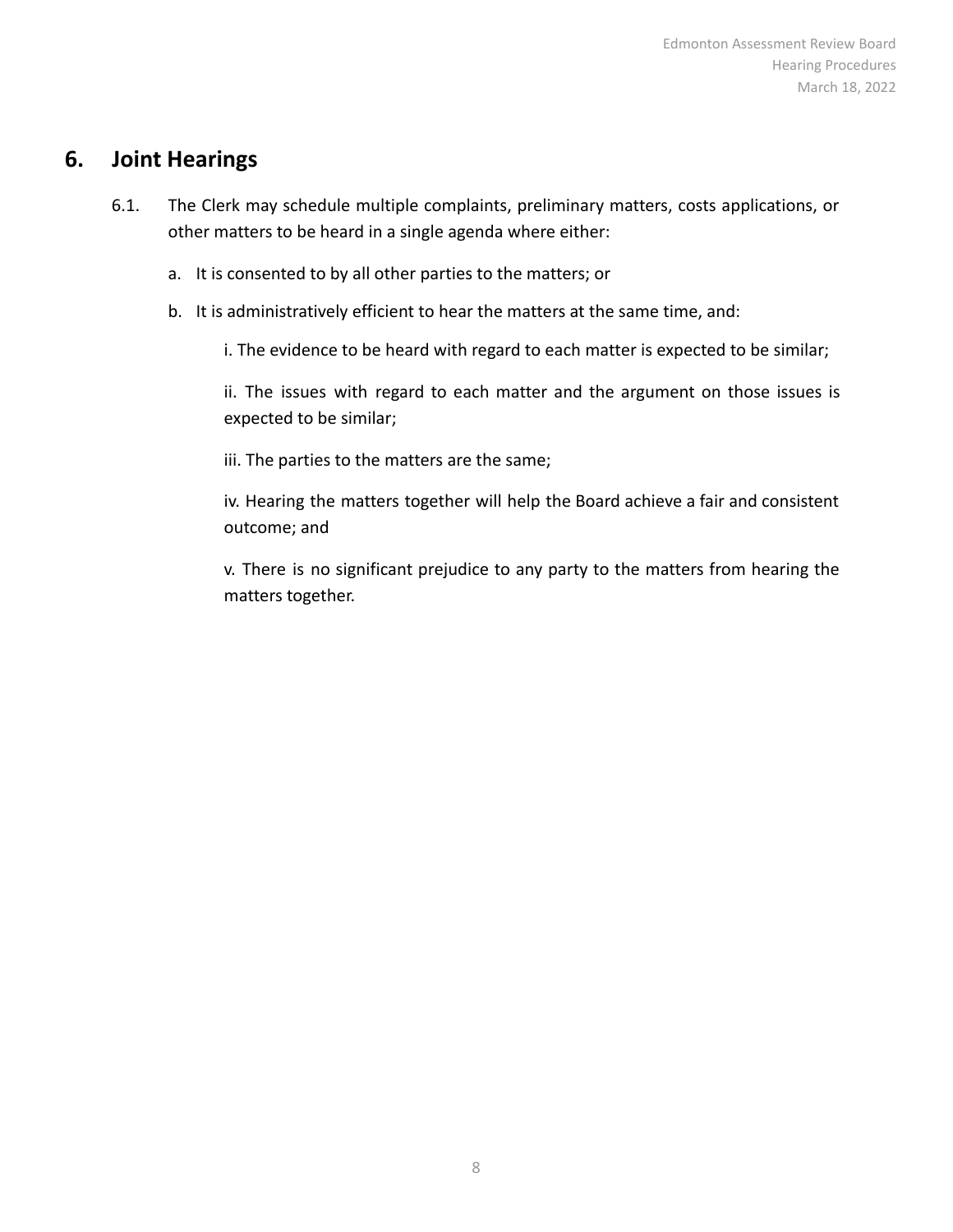#### <span id="page-8-0"></span>**7. Postponements and Rescheduling**

- 7.1. All requests must be received by the Clerk no later than 14 days prior to the hearing. The request will be forwarded to the other parties, and the Clerk will ask for their position within seven days.
- 7.2. The Clerk will forward all responses to the other parties.
- 7.3. After the deadline for response has passed or receipt of all parties' positions on the request, the Clerk will schedule a preliminary hearing without notice and without an appearance before the appropriate one-member Board.
- 7.4. Any requests received within 14 days of the hearing date may be considered as a preliminary matter at the hearing.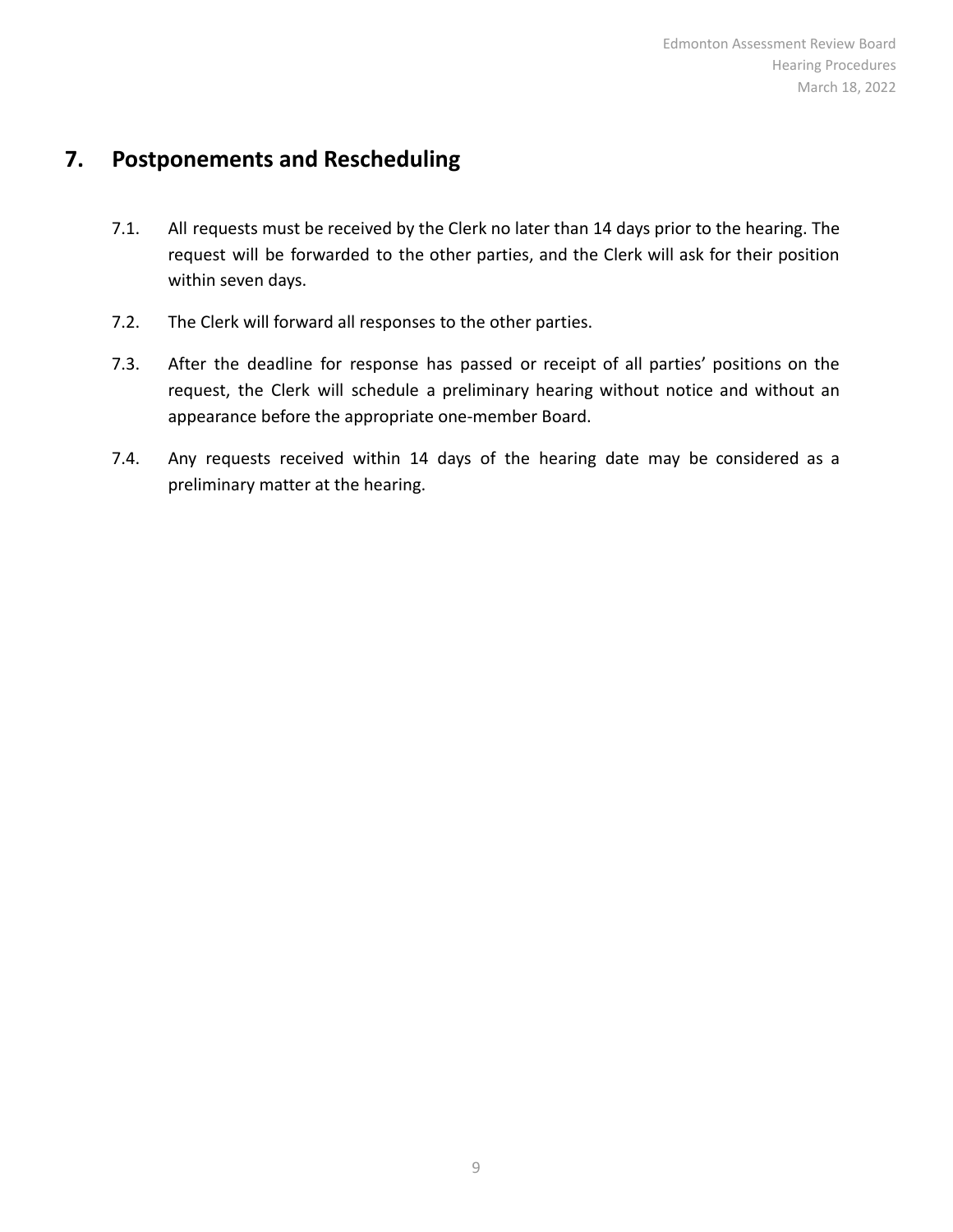#### <span id="page-9-0"></span>**8. Postponement Decisions**

- 8.1. Where a Board hears a request for postponement or rescheduling of a hearing to a different date, whether as a preliminary matter or in the course of a merit hearing, the Board must determine in accordance with s. 18 of MRAC.
- 8.2. Where a Board grants a request to postpone or reschedule a hearing, that decision must be made in writing, and in addition to the requirements of all written decisions must state:
	- a. A specific date, time, and location for the hearing;
	- b. Whether and how the dates for the disclosure of evidence and written argument have been changed; and
	- c. That no further notice will be provided of any postponed or rescheduled hearing.
- 8.3. In addition to the written decision, where the parties have appeared before an Assessment Review Board, the Board may notify the parties orally of a decision to grant a postponement or rescheduling request.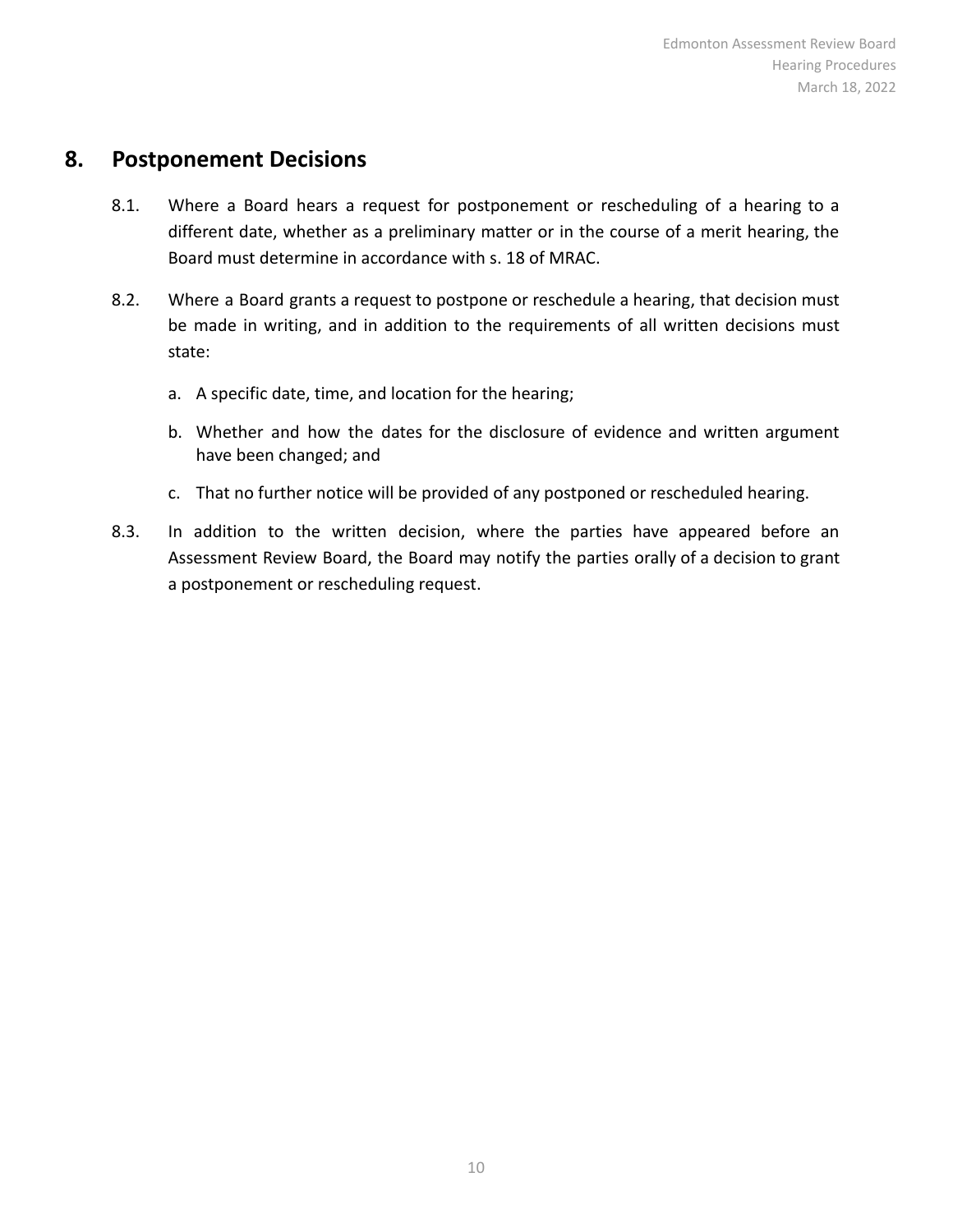#### <span id="page-10-0"></span>**9. Agreement to Correct and Joint Recommendations**

- 9.1. If at any time before the hearing, the Respondent issues an Amended Assessment Notice, the complaint will be cancelled.
- 9.2. If at the outset of the hearing, the parties submit a joint recommendation, the Board will accept the recommendation if it is fair and equitable. If upon deliberation the Board determines further information is required, they will seek further submissions from the parties.
- 9.3. If during the hearing, the parties reach an agreement regarding a complaint and a verbal joint recommendation is made to the Board, the Board will accept the recommendation if it is fair and equitable.
- 9.4. Where the Board accepts a joint recommendation, the Board's written decision will incorporate the terms of the joint recommendation.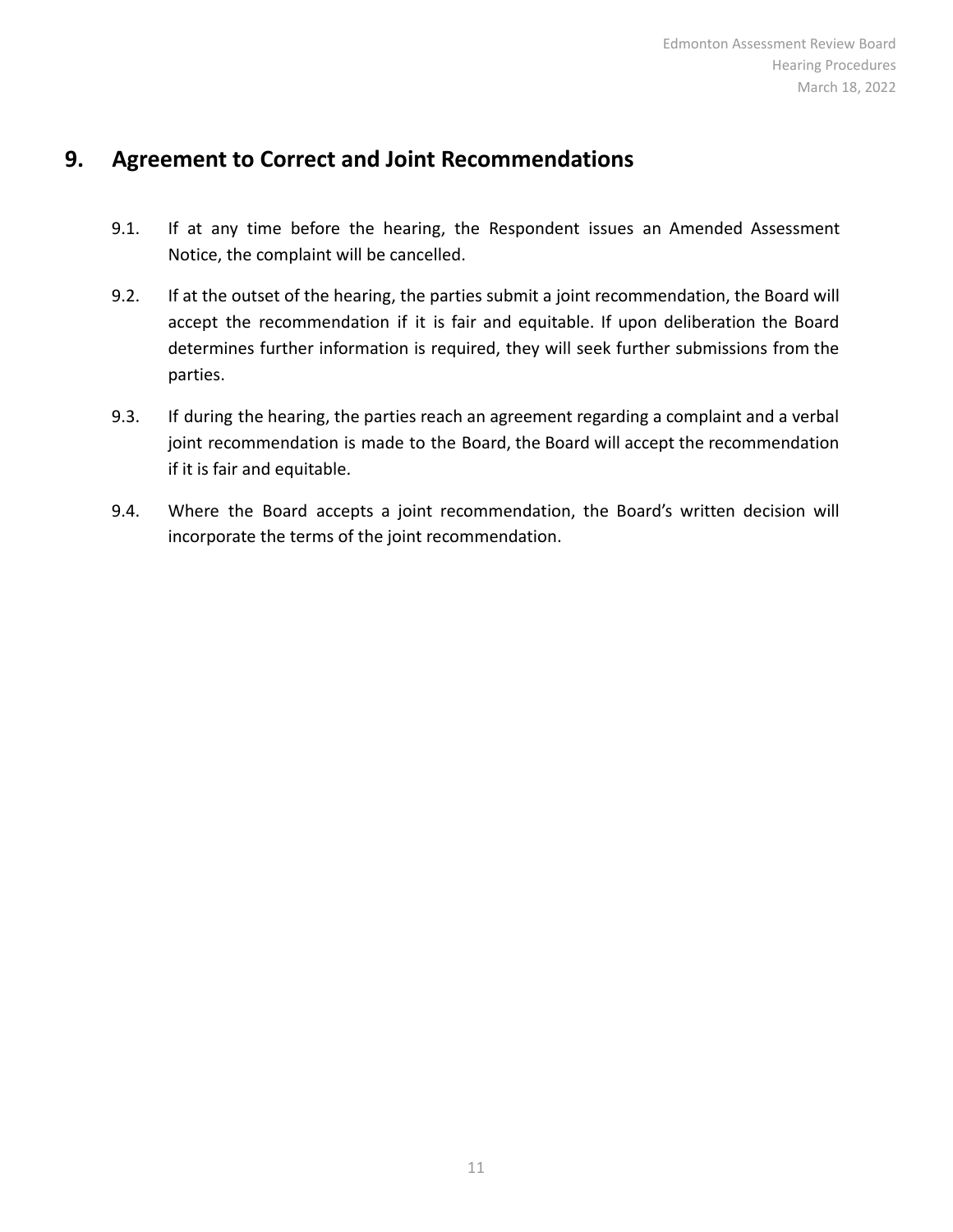#### <span id="page-11-0"></span>**10. Withdrawals**

- 10.1. The Clerk may cancel any hearing in which the Clerk has received written notice of withdrawal which:
	- a. Identifies the complaint;
	- b. Indicates that the complaint should be withdrawn; and
	- c. Is signed by the Complainant or an agent authorized to act on the Complainant's behalf, unless the notice of withdrawal is submitted online.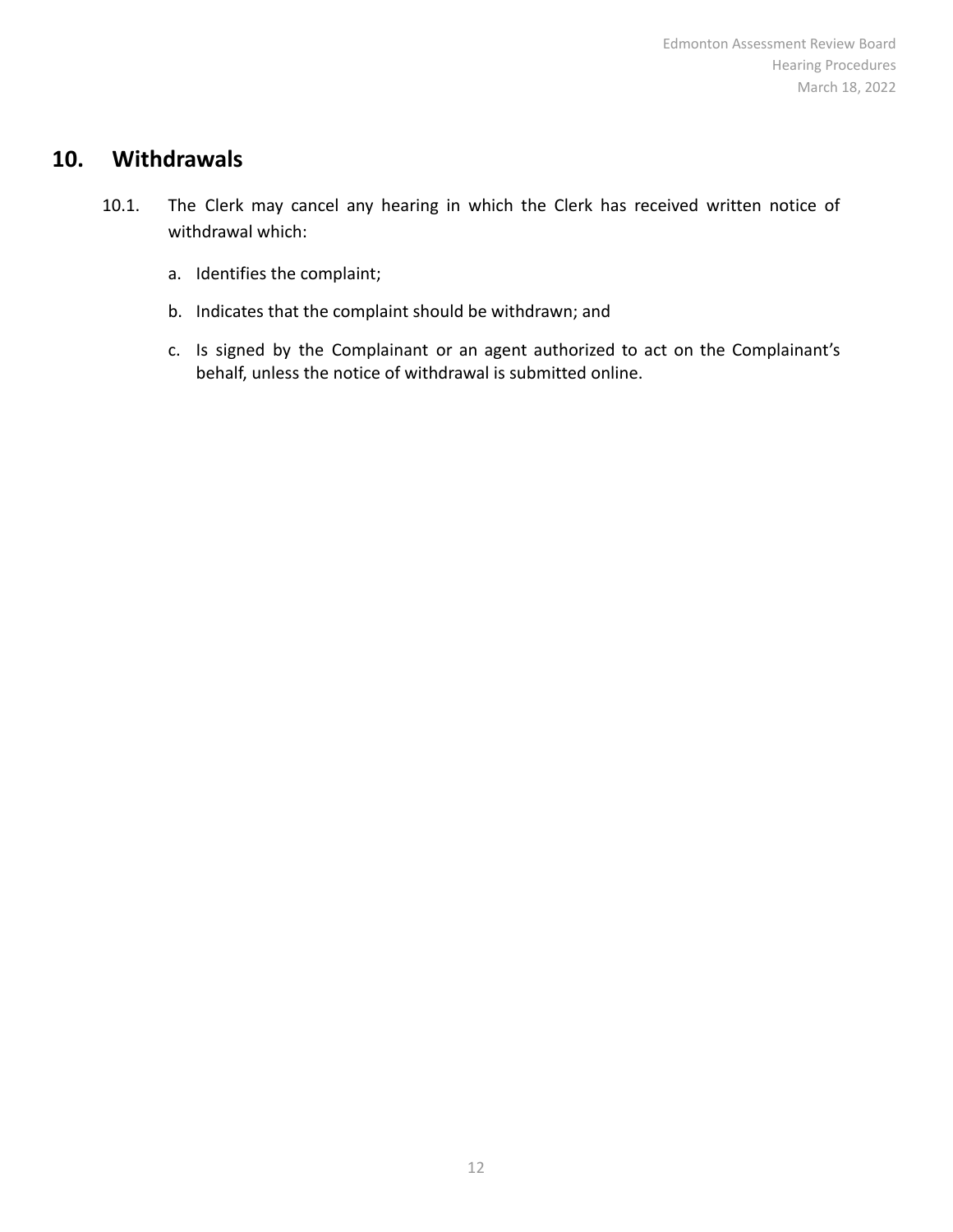### <span id="page-12-0"></span>**11. Continuation of a Hearing**

- 11.1. If a hearing does not conclude in the time scheduled, a new date, time and location for the hearing will be identified and the Board will continue the hearing on that date.
- 11.2. If, after a hearing has closed, the Board is of the opinion that further submissions are required, the Board may continue that hearing by requesting further submissions from the parties.
- 11.3. A hearing can be continued only if the Board has not yet issued a written decision.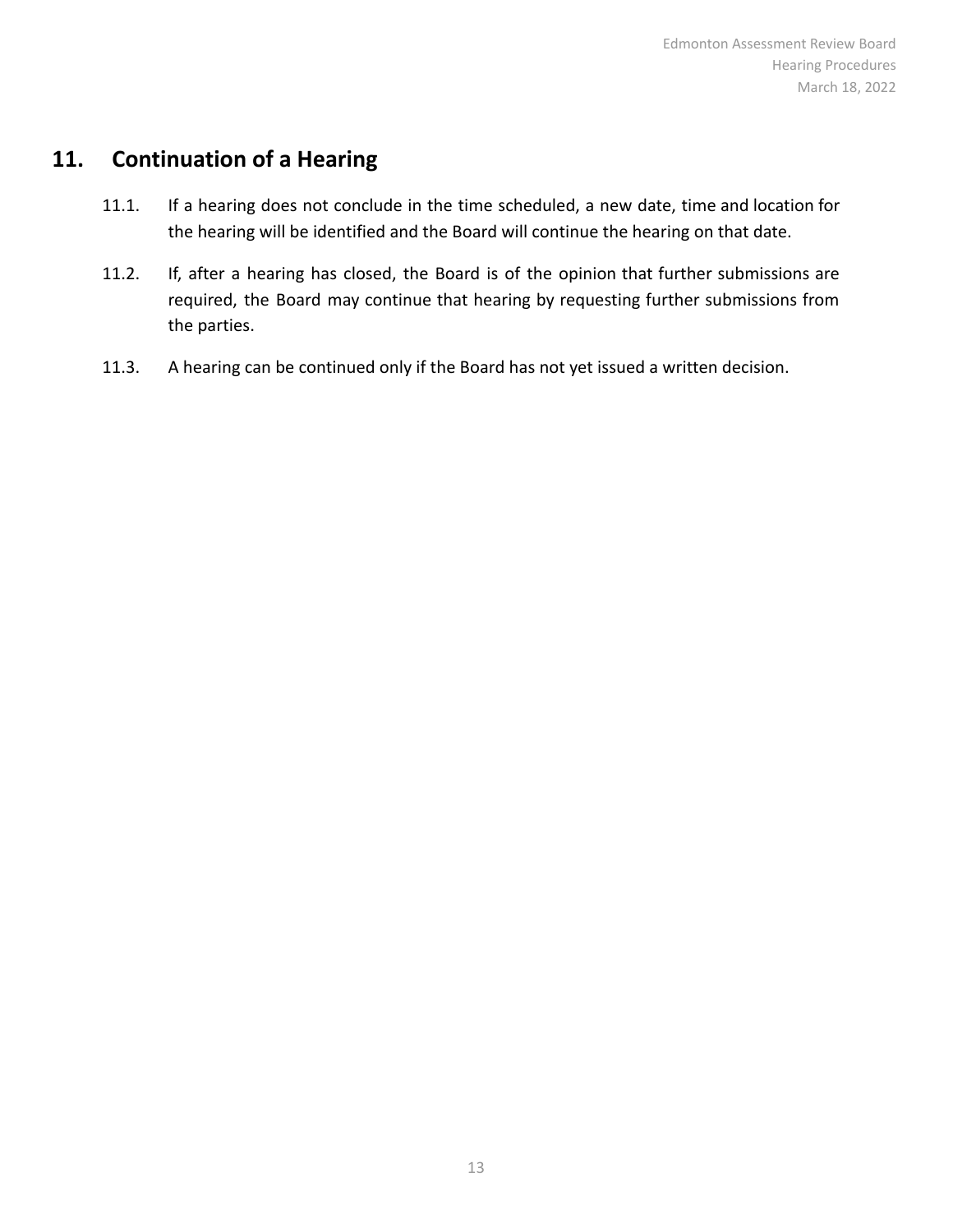### <span id="page-13-0"></span>**12. Management of Challenging Parties**

- 12.1. The Board may determine that a party to a hearing is a challenging party if the person engages in:
	- a. Inappropriate behaviour in the course of the hearing or in communication with the Board or the other party;
	- b. Persistent refusal to comply with the Board's instructions or rulings; or
	- c. Repeated actions that adversely affect the fairness and efficiency of the hearing process.
- 12.2. Inappropriate behaviour includes, but is not limited to, the following:
	- a. Engaging in abusive, disorderly, delaying or threatening behaviour which directly or indirectly disrupts or obstructs the progress of the hearing;
	- b. Engaging in any disruptive conduct, gesture, or verbal exchange which a reasonable person would believe shows contempt or disrespect for the hearing, the other party or the panel, or which a reasonable person would perceive as intimidating;
	- c. Disregarding the authority of a member of a hearing panel or Board administration, for example, refusing to comply with directions; or
	- d. Making or causing to be made an electronic recording, photograph, screenshot or court reporter transcription of any hearing, unless the Board authorizes these activities.
- 12.3. To remedy prohibited conduct, the Board may take such steps as it deems reasonable, including, but not limited to, the following:
	- a. Verbally warn the offending party that their actions are not acceptable and must stop;
	- b. Take a recess to reduce any tension or emotion;
	- c. Set time limits for making submissions at each stage of the hearing; or
	- d. Direct that the hearing proceeds with written submissions only (no oral hearing).
- 12.4. To establish the process for a hearing through written submissions, the Board may issue a procedural order,
	- a. Setting timelines for submission of parties' written evidence, arguments, and summation;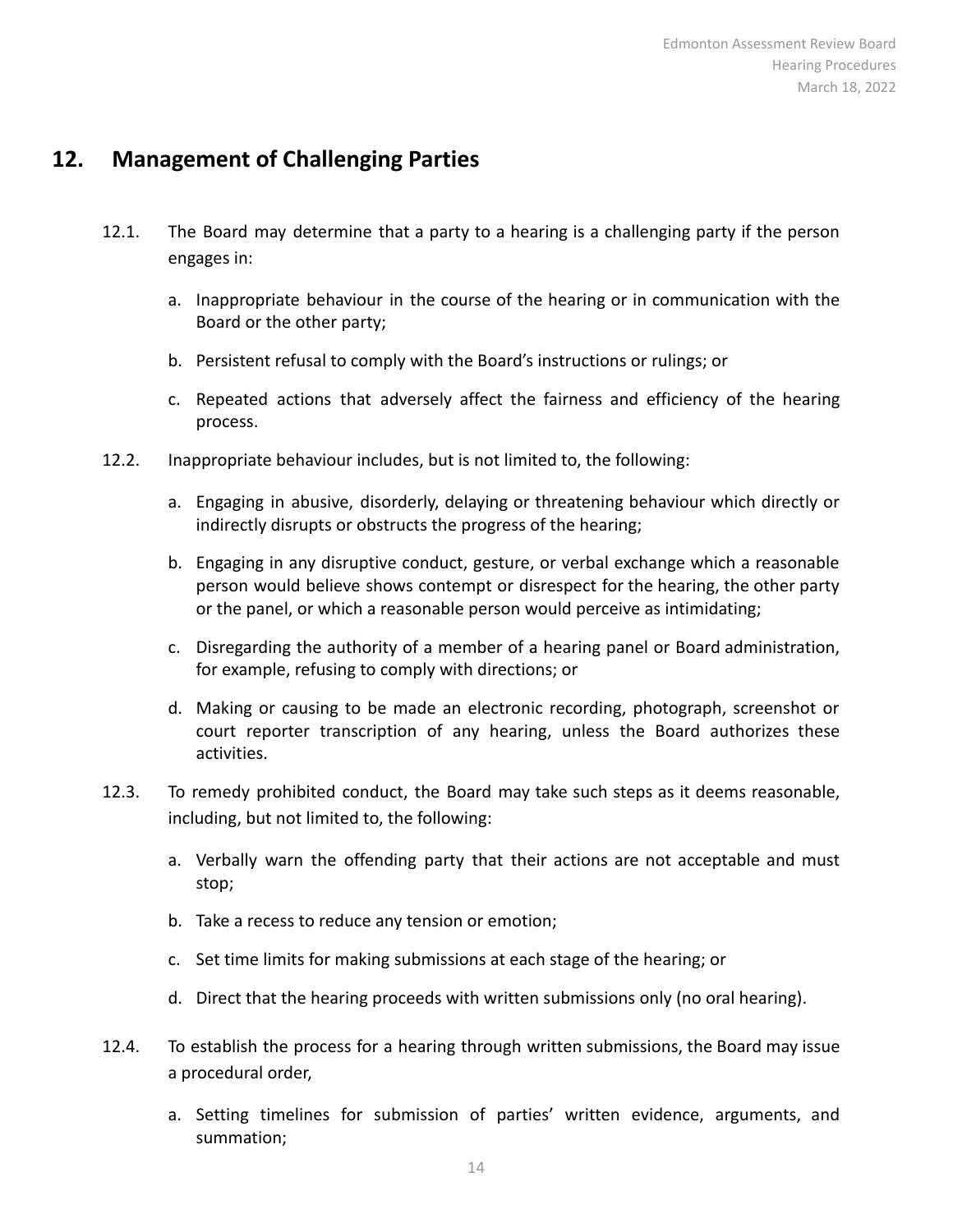- b. Establishing the format for the parties' submissions;
- c. Requiring service of submissions from one party to another party; or
- d. Establishing any further requirements deemed appropriate to conduct a fair hearing in written format.
- 12.5. Any direction or order made in regard to a challenging party will apply only to the current hearing involving that party, and any continuation of that hearing, but not to any other hearings involving the same party.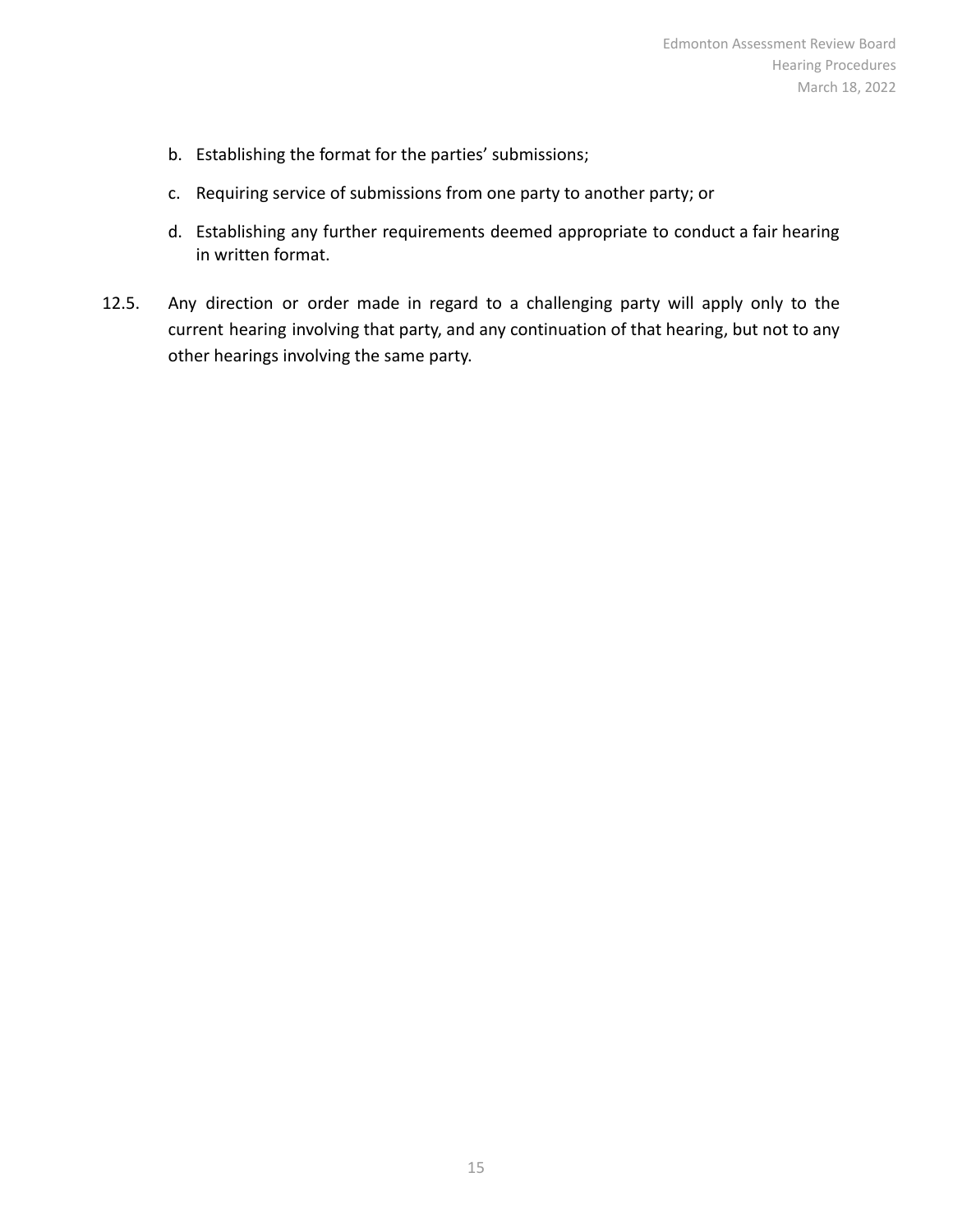# <span id="page-15-0"></span>**13. Refunds**

- 13.1. The Clerk will refund complaint filing fees to parties in accordance with the requirements of s 481 of the Act.
- 13.2. The Clerk will refund complaint filing fees to the person who paid them.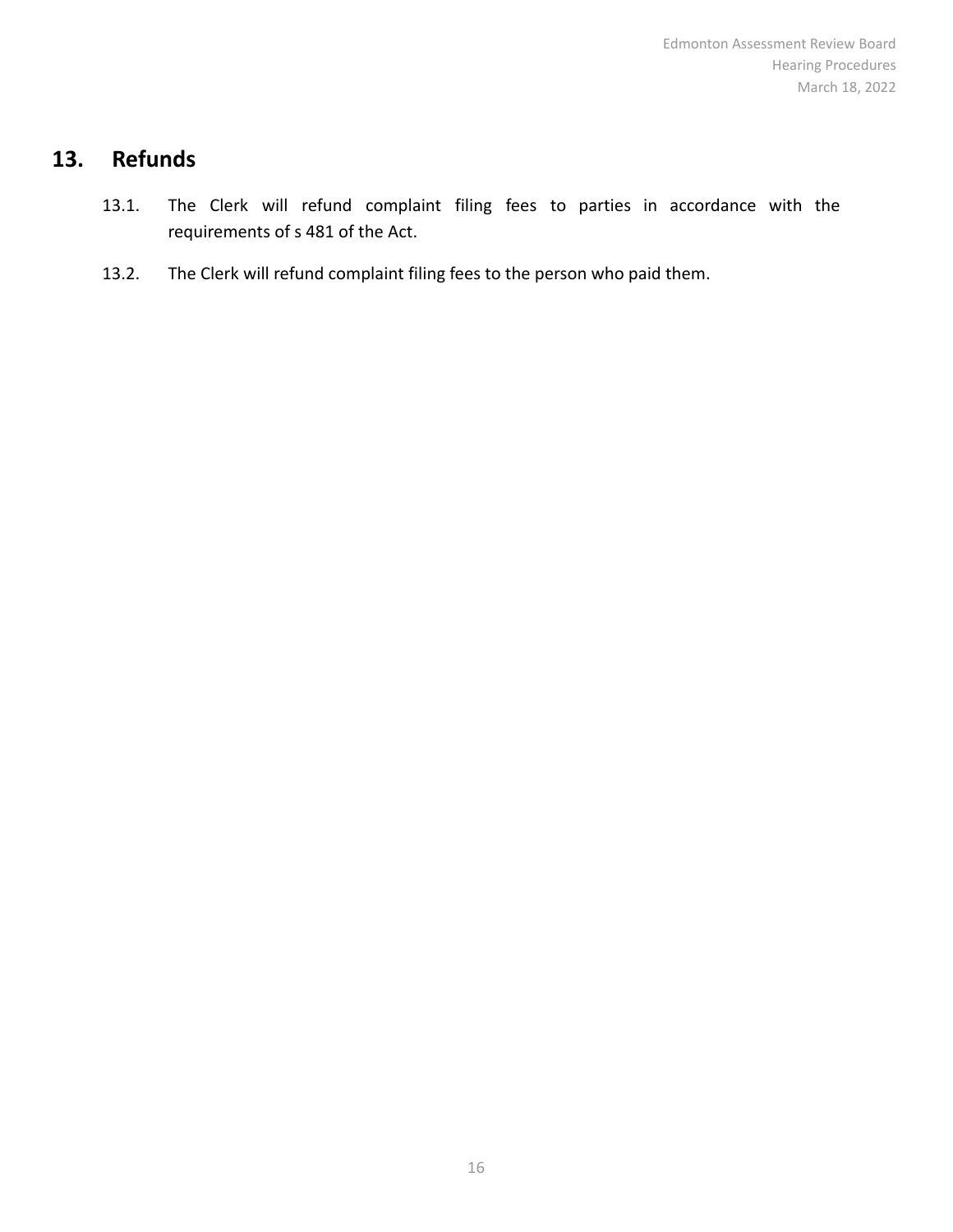#### <span id="page-16-0"></span>**14. Costs Applications**

#### **Costs applications during the hearing**

14.1. Where, in the course of a hearing, a Composite Assessment Review Board finds it may be appropriate to exercise its discretion to award costs, or an application for costs has been made, the Board may request evidence and argument on the possible award of costs from the parties prior to closing that hearing, notwithstanding the fact that the evidence was not disclosed.

#### **Written costs applications after the hearing**

- 14.2. A written application for costs must be received no later than 30 days after the conclusion of the hearing and must identify the roll number and date of the hearing for which costs are requested, the grounds for seeking costs, the amount of costs claimed and how the requested amounts were calculated, with reference to Schedule 3 of MRAC.
- 14.3. Upon receiving a written application for costs, the Clerk will forward the application to the other parties and will schedule a hearing for costs.
- 14.4. The Clerk will send the costs hearing notice to the parties not less than 30 days before the costs hearing date and the notice will contain:
	- a. The date, time, and location of the costs hearing;
	- b. The disclosure deadlines; and
	- c. The date by which a party must make a request to appear if they wish to be present at the costs hearing.
- 14.5. The Clerk will require parties to a cost hearing to disclose their evidence in accordance with the following timelines:
	- a. Applicant's evidence at least 21 days before the costs hearing date;
	- b. Respondent's evidence at least 14 days before the costs hearing date;
	- c. Applicant's rebuttal evidence at least 7 days before the costs hearing date.
- 14.6. Wherever possible, the Clerk will schedule costs hearings to be heard by the same Composite Assessment Review Board that heard the matter from which the costs application arises.
- 14.7. The Clerk will schedule all applications for costs arising from the same hearing as one hearing and may reschedule costs hearings as required.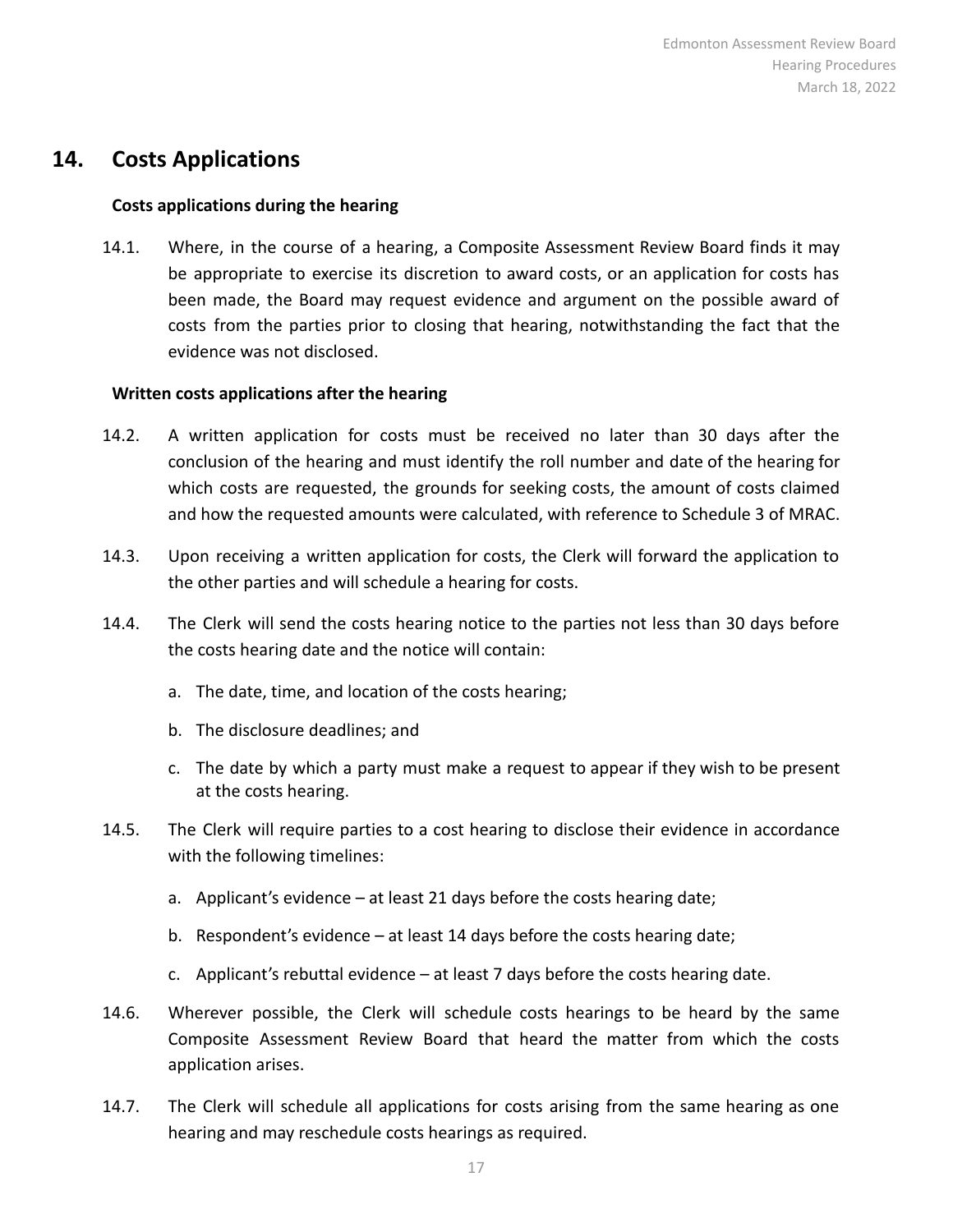- 14.8. Where a costs hearing is rescheduled by the Clerk, the Clerk will send notice of the revised date and revised deadlines to affected parties.
- 14.9. The Board will render a decision arising from a cost hearing within 30 days of the last day of the hearing.
- 14.10. The Clerk will send a cost hearing decision to the parties within 7 days of receiving the decision.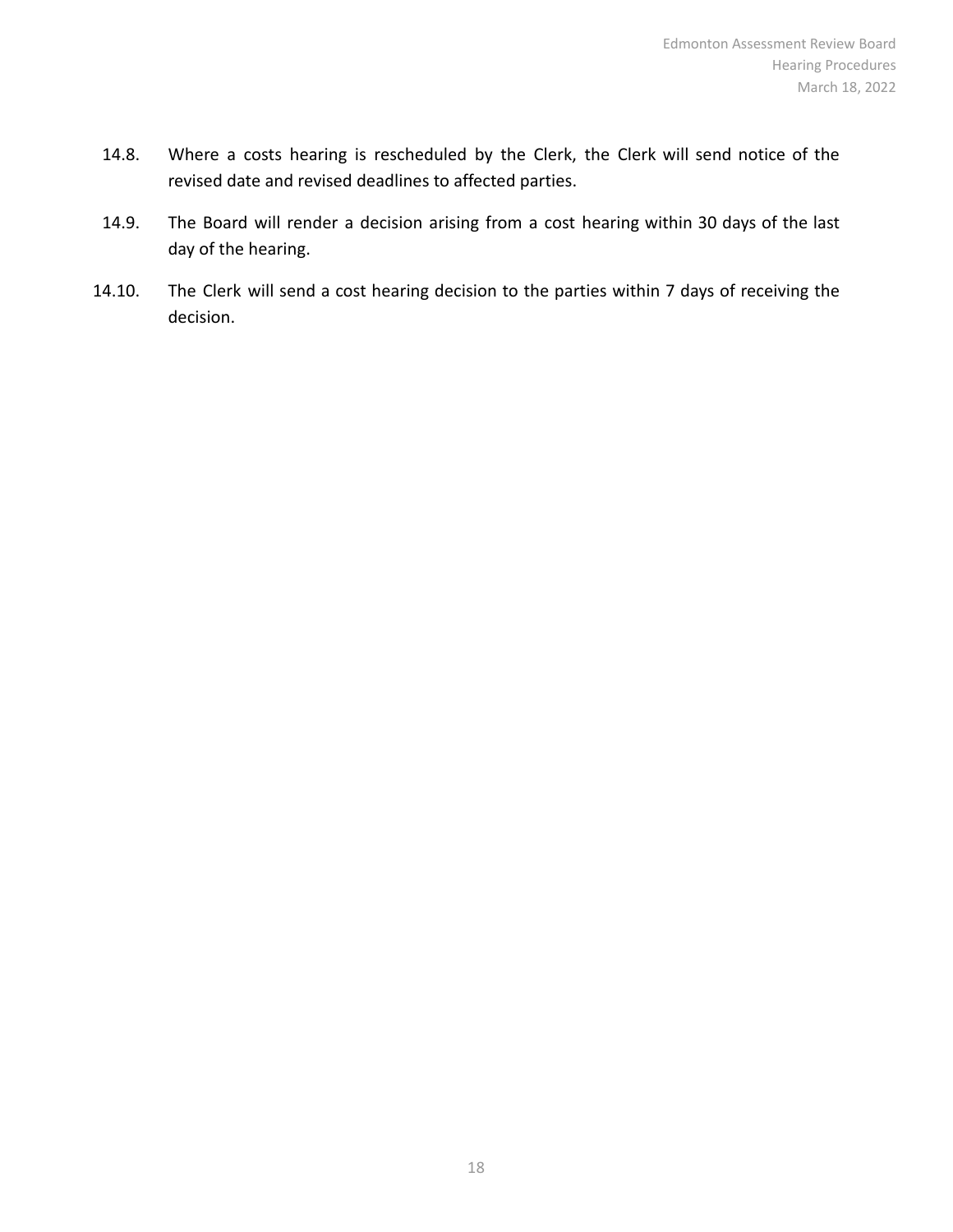#### <span id="page-18-0"></span>**15. Re-hearings**

- 15.1. Unless otherwise directed by a court, when a decision of a Board is returned to the Board to rehear, the Clerk will schedule the re-hearing as a hearing *de novo*, with new disclosure dates and notification periods calculated in accordance with the MRAC.
- 15.2. The Clerk will schedule the re-hearing before Members who have not heard the matter before unless the court directs otherwise.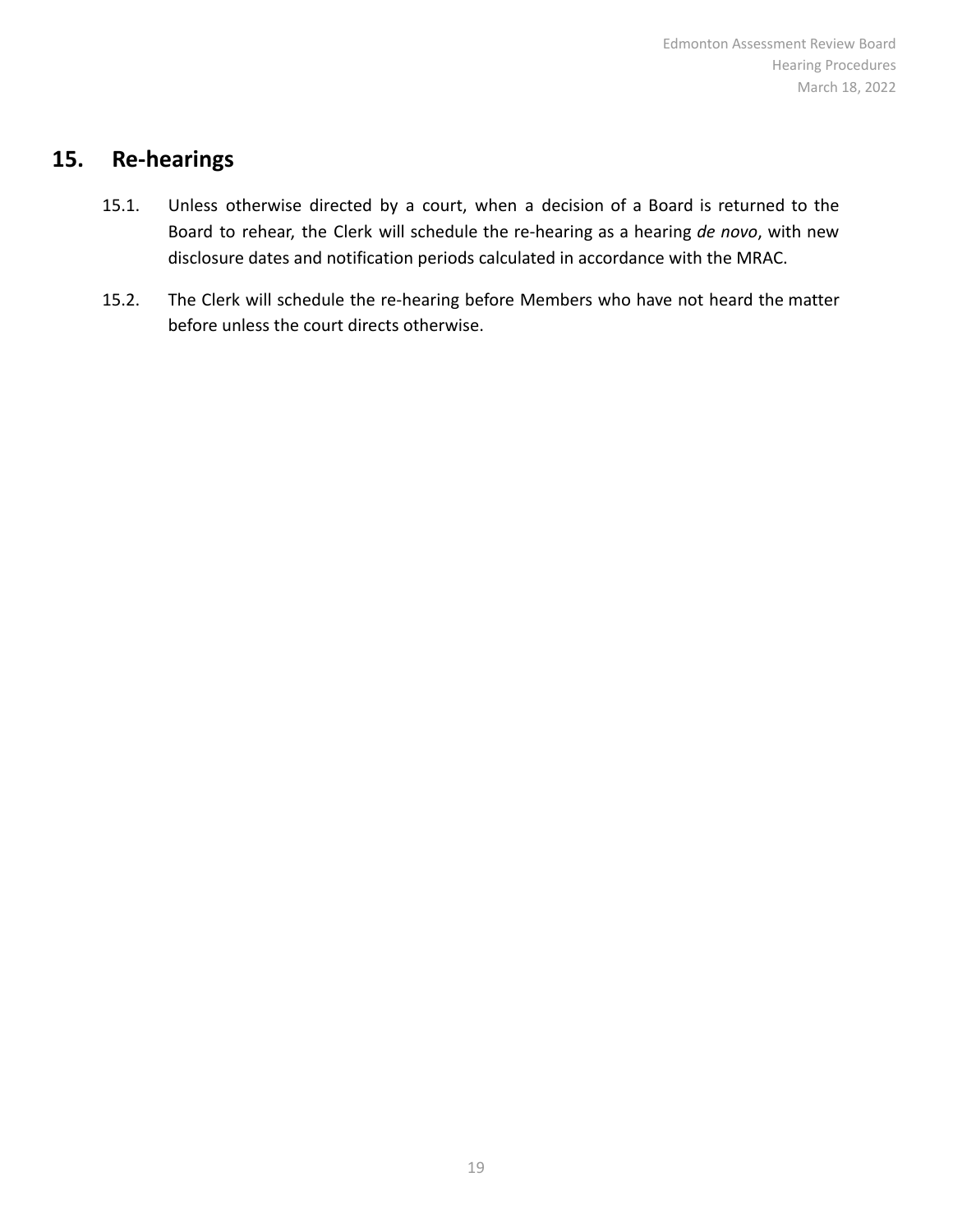# <span id="page-19-0"></span>**16. Rounding**

- 16.1. Subject always to the Board's authority to determine a fair and equitable value, in its decision a Board will round total assessment figures to the lowest \$500 increment.
- 16.2. Where an assessment is divided among more than one assessment class, only the total assessment will be rounded.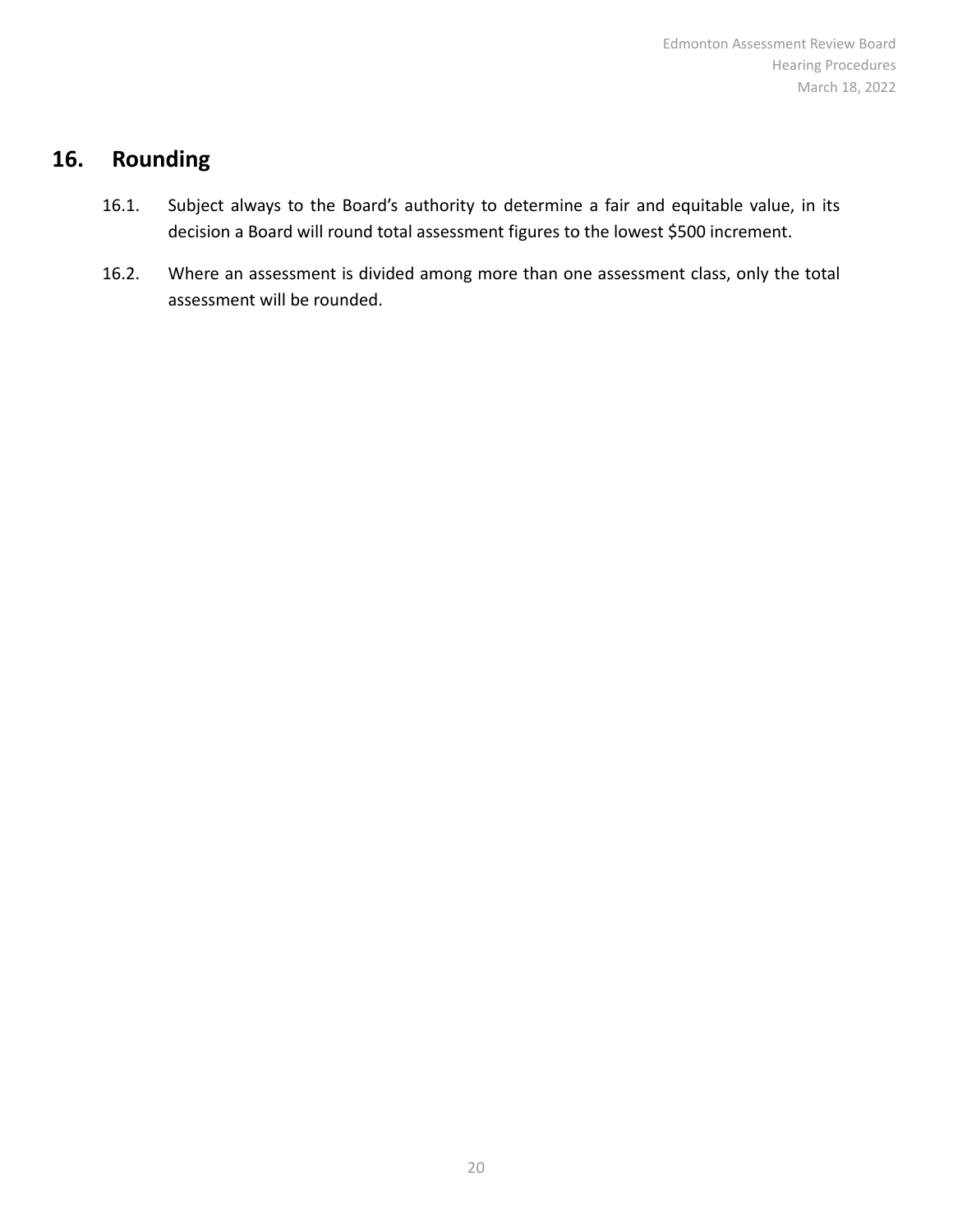### <span id="page-20-0"></span>**17. Decisions**

- 17.1. If the Complainant has identified an authorized representative, the Complainant's copy of the decision will be sent to that representative.
- 17.2. In addition to issuing written decisions to the parties to a hearing, and in the interests of transparency and public access, the Clerk will publish Assessment Review Board decisions electronically through the Canadian Legal Information Institute [\(CanLii.org](http://canlii.org)).
- 17.3. Assessment Review Board decisions that are not available online may be accessed by request to the Clerk.